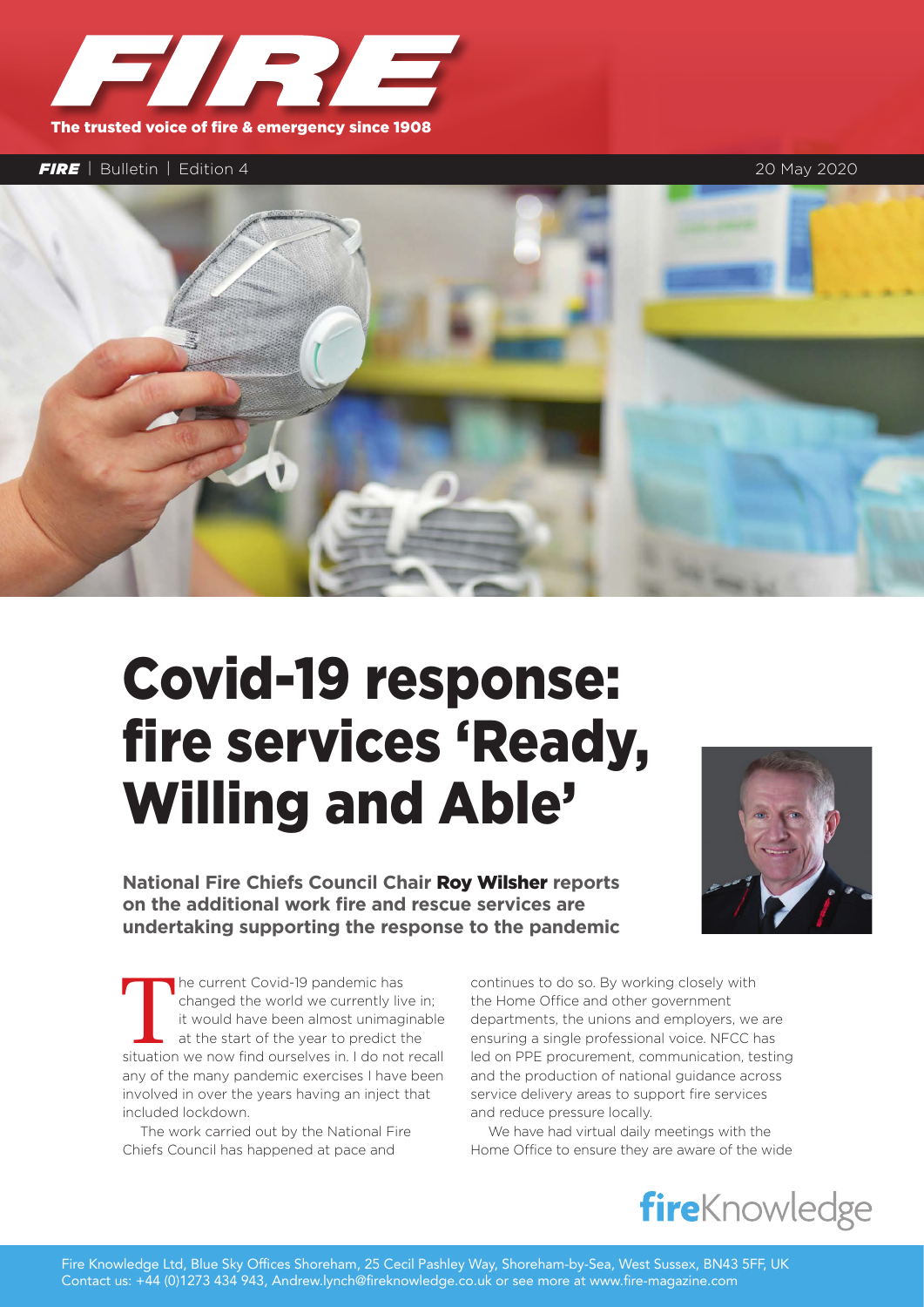range of work underway and NFCC is influencing what services need from national government to assist their delivery.

NFCC has also been working tirelessly with government to ensure fair funding for fire services, and I am pleased to see the recent allocations announced by the Local Government Secretary Robert Jenrick MP. This should go some way in reducing pressure on already stretched services. We will continue to assess this.

Fire and rescue services across England are set to receive an additional £48 million in government funding to support their response to Covid-19.

This is part of the £1.6 billion funding announced on April 18, which is in addition to the first tranche of funding announced on March 19, which also stood at 1.6 billion.

New guidance is being produced every day; and we are now in the process of ensuring it is constantly kept up to date via our dedicated NFCC COVID Gold group. This in itself is a mammoth task but vital to ensure fire services have access to positions, guidance and information which they can have absolute faith in and adapt for local needs.

The way all fire and rescue services have adapted to the pressures of Covid-19 has been second to none. This is what the FRS does best; ensuring those who need help, receive help.



## **NFCC National Fire Chiefs Council**

The role of fire services has been evolving on a daily basis, sometimes every few hours. Following in-depth discussions between NFCC, the National Employer and the Fire Brigades Union we have arrived at a number of additional activities, the first agreement being made towards the end of March. The six circulars are valuable enablers to allow adoption or adaptation to meet local needs; they are not instructions to each FRS.

While these discussions have often been positive, there have also been some in-depth negotiations, but we have now secured these agreements and I hope these relationships continue in this vein in the future. We have also had constructive discussions with other trade unions such as FOA and the FRSA.

The movement of bodies, driving ambulances and assisting vulnerable people, transporting patients to and from Nightingale Hospitals, face shield assembly and packing, assisting with antigen testing, ambulance transport, driver training and instruction, assisting with face fit